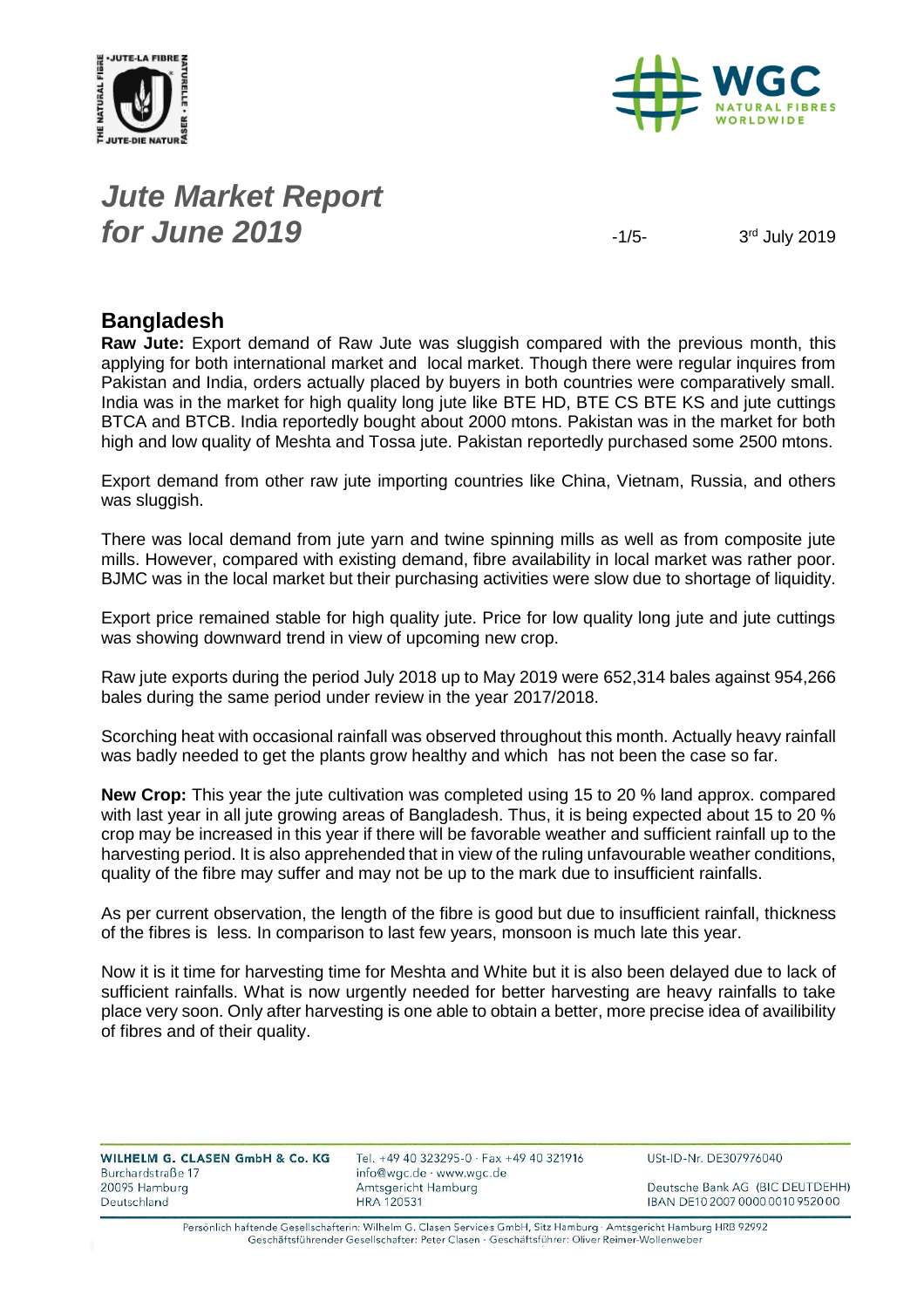



# *Jute Market Report for June 2019*  $\frac{1}{2}$

3rd July 2019

**Jute Yarn and Twine:** There was regular export demand during the month under review from the major importing countries like Turkey, Iran, Uzbekistan and India for both high and low quality yarn. Demand was observed slow from Europe, USA , China, Japan, Korea and other North & South Asian countries. Regular local demand was observed for Sacking and Hessian quality yarn for packaging requirements. Due to upcoming new crop, export price ruled stable both for light and heavy count of jute yarn and twine. The production capacity of many local mills was reduced due to shortage of labour and scarcity of the fibres. Only few solvent mills are busy with their regular production up to July, 2019.

**Jute Goods:** The month under review, the export demand for Hessians and Sacking increased from the regular importing countries like in Africa, in Europe, Australia, USA and Iran. India was in the market for unstitched jute cloth.

Local demand increased for sacking and hessian quality of jute bags for packaging purpose. Demand for Jute CBC from the regular importing countries like Europe, UK and Japan was slow during the month under review.

Export prices during the month under review increased as follows:

| Sackings: | Increased approx. 2% - 3% |
|-----------|---------------------------|
| Hessians: | Increased approx. 2% - 3% |
| CBC:      | unchanged                 |

India has slapped an anti-dumping duty on jute sacking cloth from Bangladesh triggered by a spike in its import following the imposition of similar duty on sacks and products in 2017.

Earlier on 5<sup>th</sup> January 2017 India had imposed anti-dumping duty ranging from USD 19,00 and USD 352,00 per mton on jute yarn / twine, Hessian fabrics and jute sacking bags from Bangladesh and Nepal. Jute Sacking cloth was left out which prompted wily Indian importers to bring it instead to get around the anti-dumping duty. The escalating imports of the item compelled the Indian authorities to investigate the matter.

The tariff comes as the value-addition in converting jute cloth into sacks is insufficient, said the gazette notification from the neighbouring country's finance ministry on Tuesday.

India has imposed anti-dumping duty of \$125.21 per tonne on jute sacking cloth from 15 Bangladeshi exporters and \$138.97 on others. Some 11 exporters escaped the fine as the Indian finance ministry's investigations found their shipment quantities of jute cloth to not be excessive.

| WILHELM G. CLASEN GmbH & Co. KG<br>Burchardstraße 17 | Tel. +49 40 323295-0 · Fax +49 40 321916<br>info@wgc.de · www.wgc.de | USt-ID-Nr. DE307976040           |
|------------------------------------------------------|----------------------------------------------------------------------|----------------------------------|
| 20095 Hamburg                                        | Amtsgericht Hamburg                                                  | Deutsche Bank AG (BIC DEUTDEHH)  |
| Deutschland                                          | <b>HRA 120531</b>                                                    | IBAN DE10 2007 0000 0010 9520 00 |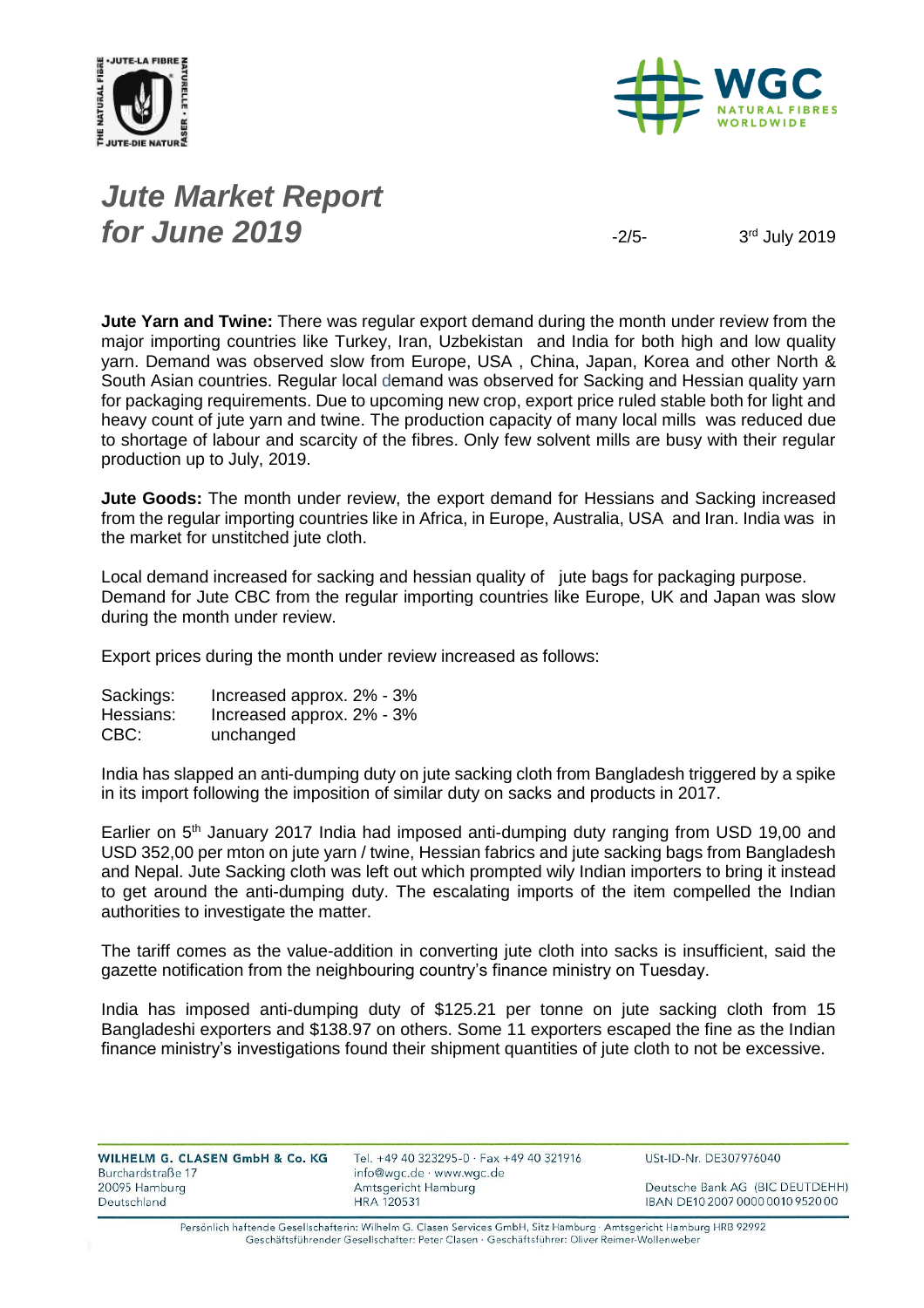



# *Jute Market Report for June 2019*  $\frac{3}{5}$

3rd July 2019

The development is a big blow to jute goods exporters, who are progressively seeing their export market shrink for a host of reasons including competition from the lower priced polypropylene and synthetic goods and falling demand from traditional markets.

India was one of the largest export destinations for Bangladesh's jute and jute goods but after the imposition of the anti-dumping duty in 2017 shipments shrank. The latest round of levy would exacerbate matters.

Export of jute and jute goods dipped 20 percent year-on-year to \$773 million in the first 11 months of fiscal year 2018-19 according to data from the Export Promotion Bureau. And shipment of jute sacks and bags suffered a 33 percent slump.

Both BJMA and BJSA have expressed their serious concern about the latest anti-dumping measures taken by India.

It seems that financial misery of BJMC gets from worse to worse with the state owned Bangladesh Jute Mills Corporation having become a barrel without pit and causing growing headaches to Bangladesh Government how to finance this lossmaking operation with losses, already being gigantic, becoming higher and higher. The given situation has received substantial coverage by the local press from which some excerpts are quoted here below.

Opinions expressed in the quoted comments may not always reflect the writer´s views.

Qt.

It seems that the present crisis in the state-owned jute mills will hardly be over with the equivalent in local currency of USD 19.988 mio. allocated by the government to the Bangladesh Jute Mills Corporation (BJMC) to pay the workers their dues. This may placate the workers for the time being, but as their other demands, including implementing the new wage scale, cannot be met with this money, there are chances of further unrest. Unless steps are taken to completely restructure the sector, the problems the sector is currently facing will persist.

Apart from the above mentioned amount, the BJMC needs the equivalent in local currency of another USD 189 Mio. for the implementation of the new wage scale. Currently, the average jute worker's salary is the equivalent in local currency of USD 48,20 and if the new pay scale is implemented, the amount would rise to the equivalent of USD 96,38. How will the BJMC pay the workers this increased amount if the mills run at a loss?

The government cannot just continuously inject money into the sector without having a proper plan to revive the sector. Reportedly, during the last decade, the government handed the equivalent in local currency of USD 884 mio. to BJMC to bail it out of financial troubles. But sadly, the public

WILHELM G. CLASEN GmbH & Co. KG Burchardstraße 17 20095 Hamburg Deutschland

Tel. +49 40 323295-0 · Fax +49 40 321916 info@wgc.de · www.wgc.de Amtsgericht Hamburg **HRA 120531** 

USt-ID-Nr. DE307976040

Deutsche Bank AG (BIC DEUTDEHH) IBAN DE10 2007 0000 0010 9520 00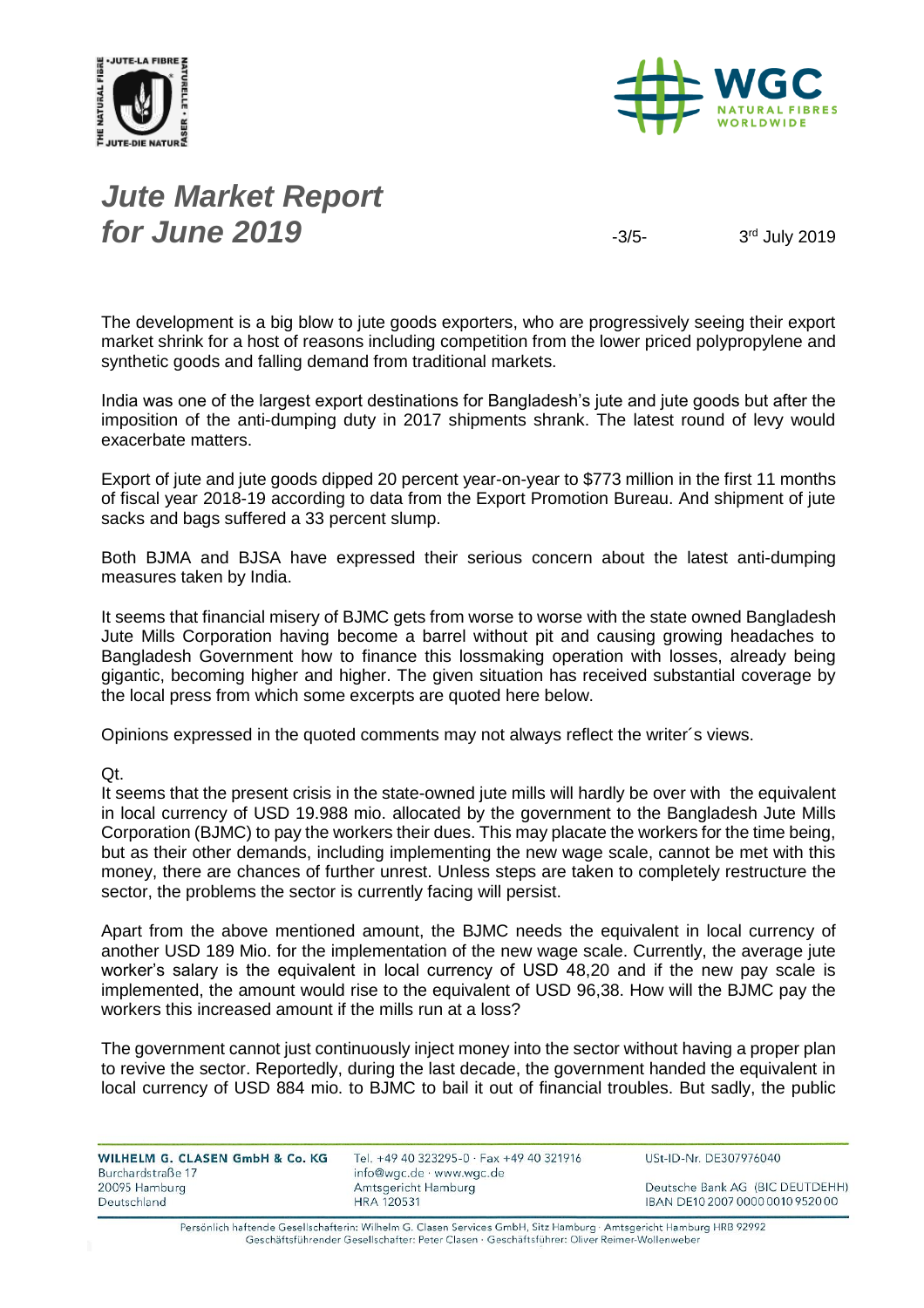



# *Jute Market Report for June 2019*  $\frac{4}{5}$

3rd July 2019

sector could not stand on its own feet because of mismanagement, outdated technology, poor planning and a lack of government initiatives.

Reportedly, the efficiency of the BJMC mills is now below 50 percent. This is because the mills are being run with old machinery bought before the liberation of Bangladesh. Replacing the old machinery with modern ones is the need of the time, but it needs a lot of investment. How will the BJMC manage this money?

So now the question is: Where will the BJMC get the funds to do all the things necessary to make this sector profitable again?

As a first step, the organisation can address the issue of mismanagement. Mismanagement in buying raw jute have been major reasons for higher production cost of jute products. Reportedly, the corporation does not buy raw jute during the peak harvesting season in July when one maund of jute sells at Tk 1,000 to Tk 12,000. It buys raw jute in the off-season during October-November, when the same amount of jute sells at Tk 2,000 to Tk 2,200. Also, they buy from the shippers and hoarders, not directly from the farmers. This means that hundreds of crores of taka are wasted in simply purchasing raw jute. Needless to say, this happens because of inefficiency by a section of BJMC officials. Also, it doesn't make sense as to why the government would release the funds for buying jute when the season is over. In addition, the government's allocation of funds for buying raw jute has never been sufficient.

Since the government has provided Tk 169 crore (USD 19.988 mio.) to pay the workers as loan, the BJMC will have to repay the money in the next 20 years. If the BJMC cannot make profit, how will they repay this loan? So, there is simply no alternative to reviving this once profitable sector. And the government has a big role to play here. The Prime Minister on several occasions has called upon all concerned to make this sector profitable again. That's a positive sign.

But a recent recommendation of a leading World Bank economist was just the opposite of the conventional way of thinking about our ailing jute sector. While we are talking about reviving the sector—around four crore people are dependent on it for their livelihoods—he recommended that we should find other sustainable ways to support the livelihood needs of jute workers by creating jobs and self-employment opportunities. He also said: "Keeping terminally sick enterprises on life support is not a viable way of protecting the jobs." Does this mean that the jute sector will cease to exist? Economist Anu Muhammad recently told *The Daily Star* that many of the state-owned jute mills were closed upon the recommendations of the World Bank in the past. "The once-thriving jute industry has turned into one on the verge of extinction thanks to the continuation of that policy."

No matter how one construes the recommendations of the World Bank, one thing is for certain: millions are dependent on this sector and breathing life into it is the need of the hour. Unqt.

| WILHELM G. CLASEN GmbH & Co. KG<br>Burchardstraße 17 | Tel. +49 40 323295-0 · Fax +49 40 321916<br>info@wgc.de · www.wgc.de | USt-ID-Nr. DE307976040           |
|------------------------------------------------------|----------------------------------------------------------------------|----------------------------------|
| 20095 Hamburg                                        | Amtsgericht Hamburg                                                  | Deutsche Bank AG (BIC DEUTDEHH)  |
| Deutschland                                          | <b>HRA 120531</b>                                                    | IBAN DE10 2007 0000 0010 9520 00 |